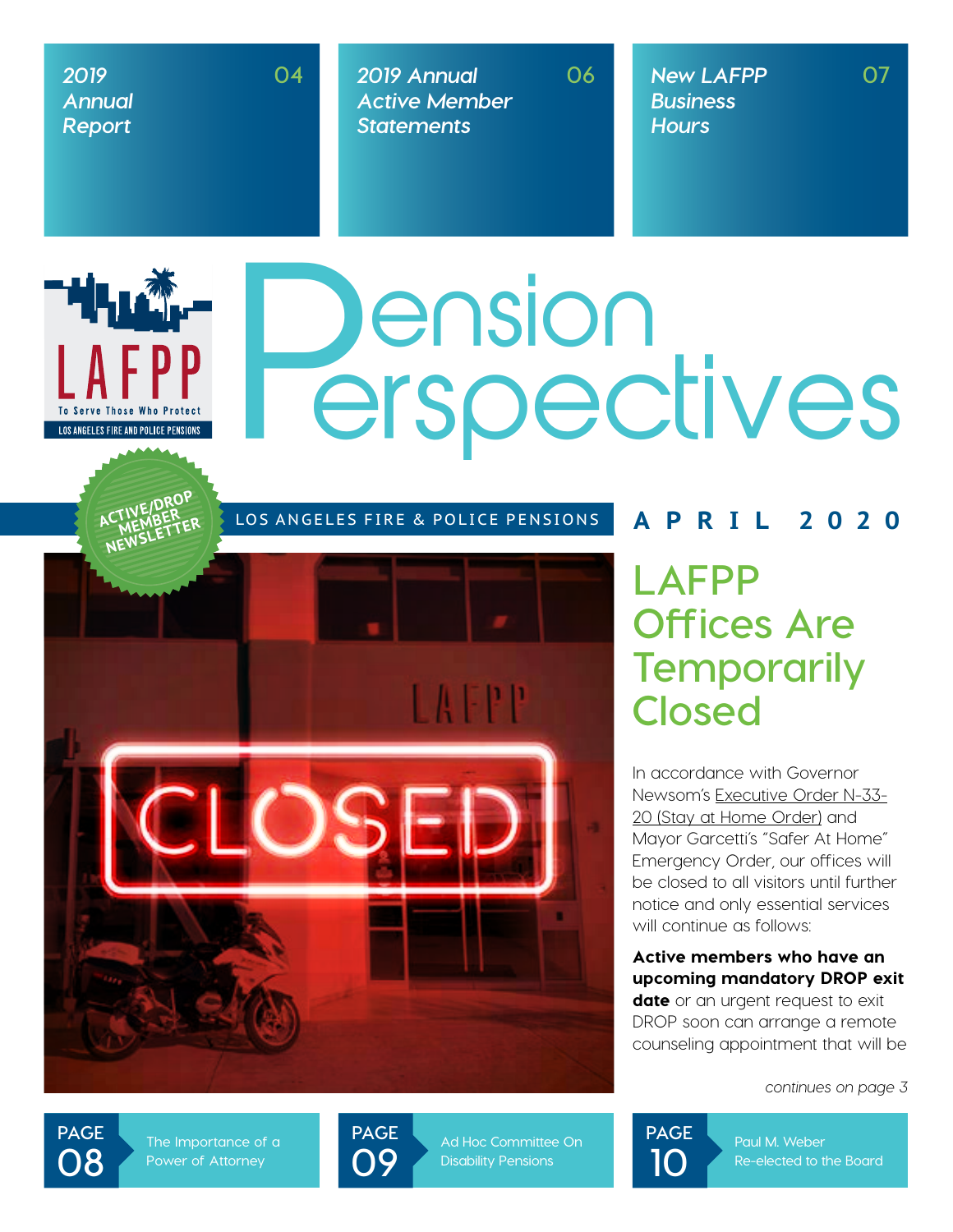### General Manager's Message



**Greetings and welcome to the spring edition of** *Pension Perspectives!* 

**As we begin the new quarter in 2020, I would like to highlight some of the accomplishments we made during the fiscal year ending June 30, 2019. To start, our fund assets grew 6.21% from the previous year. This was attributed to a strong June stock** 

**market. The actuarial funded status of the pension also increased from 92.9% to 93.6%, an increase of 0.7% from last year. The Plan's valuation results can be found in the Segal Report and LAFPP's [2019 Annual Report.](https://www.lafpp.com/sites/main/files/file-attachments/2019annualreport-web.pdf) Both reports are now available online and can be accessed at [lafpp.com](http://www.lafpp.com).** 

**As you are probably aware, the financial markets have exhibited extreme volatility over the past month due to the Coronavirus (COVID-19). The stock market has suffered large losses not seen since 2008-09. Your pension fund invests in a variety of other asset classes besides stocks that help cushion the fund against fluctuations in stock prices. Additionally, the fund has plenty of cash on hand to meet all pension and DROP payments without the need to sell or liquidate any securities in this down market. Your pension fund invests for the long term utilizing a strategic asset allocation plan to guide the fund's investment decisions. This approach has been the best safeguard against market volatility.** 

**Additionally, in light of the current COVID-19 crisis, we want to assure you that our operations will continue as normal. Although we have canceled all walk-in counseling/visits to our offices at this time, staff will continue to work to provide you with phone and online services. Please check your email messages or visit our website at [lafpp.com](http://www.lafpp.com) for new updates.** 

**We encourage you to take the time to read through this newsletter and access your member online portal, MyLAFPP, to stay connected for current benefit news and information.** 

**Thank you all for your continued support as we take pride in serving those who protect. Should you have any questions, please contact us at (213) 279-3000.**

**Respectfully, Ray Ciranna, General Manager**

### *Inside this issue*

| 01 | <b>LAFPP OFFICES</b><br><b>TEMPORARILY CLOSED</b>     |
|----|-------------------------------------------------------|
| 04 | <b>LAFPP 2019</b><br><b>ANNUAL REPORT</b>             |
| 05 | LAFPP QUARTERLY<br><b>REVIEW</b>                      |
| 06 | <b>2019 ANNUAL ACTIVE</b><br><b>MEMBER STATEMENTS</b> |
| 07 | <b>FINANCIAL PLANNING</b><br><b>MEMBER SURVEY</b>     |
| 07 | NEW LAFPP<br><b>BUSINESS HOURS</b>                    |
| 08 | THE IMPORTANCE OF A<br>POWER OF ATTORNEY              |
| 09 | AD HOC COMMITTEE ON<br><b>DISABILITY PENSIONS</b>     |
| 10 | PAUL M. WEBER RE-ELECTED<br><b>TO THE BOARD</b>       |
| 11 | <b>BOARD</b><br><b>DIRECTORY</b>                      |
| 12 | <b>CONTACT INFORMATION</b><br><u> አ MORE</u>          |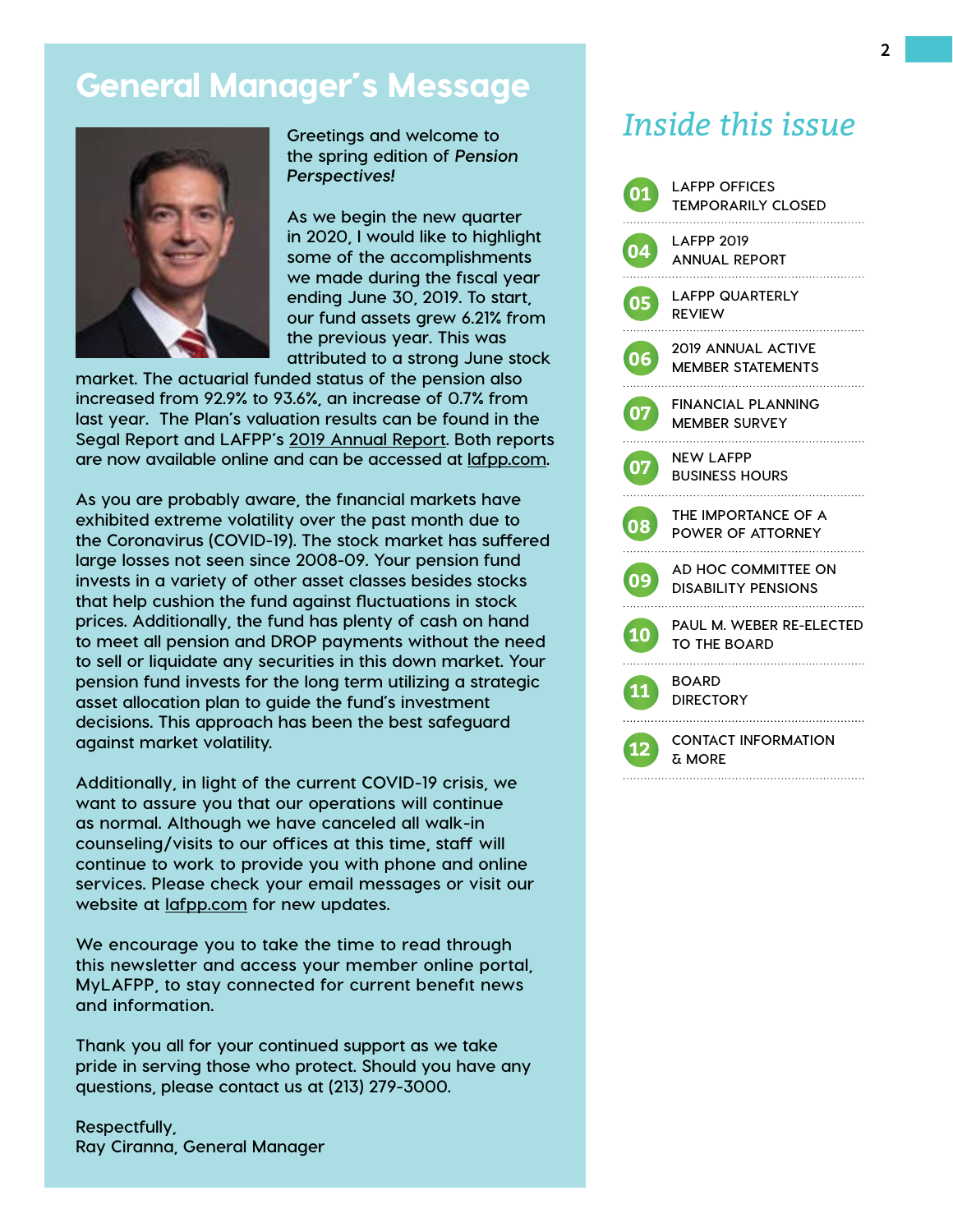### **LAFPP Offices Are Temporarily Closed** *continued from page 1*

conducted over the phone and completed electronically via email/fax. Appointments already scheduled will take priority. Please be patient as staff will schedule appointments in priority order.

LAFPP is prepared to continue serving our members while adhering to the recommended precautionary measures for the COVID-19. By activating our Business Continuity Plan at this time, staff will continue to work in staggered shifts or from remote locations to ensure that essential services continue without interruption. Our website and MyLAFPP self-services are excellent resources:

**MyLAFPP Services** – Click [here](https://lafpp-members.cpashosting.com/member/MemberLogin.jsp) to log in. For log-in instructions click [here](https://www.lafpp.com/sites/default/files/file-attachments/mylafpp_how_to_log_in_guide_web_06.07.19.pdf).

#### Active/DROP Members

- Run Pension and DROP Estimates
- 

- View Annual Statements
- View Semi-Annual DROP Statements

LAFPP.com – View benefit information and download forms from our website.

- Access current news and events, and MyLAFPP Login on the homepage
- View [Services by Active or Retired membership](https://www.lafpp.com/members)
- Download [forms](https://www.lafpp.com/forms-0) can be submitted by email or fax
- View a [list of LAFPP services and contacts](https://www.lafpp.com/services-directory)

### OFFICE CONTACT INFORMATION

Phone: (213) 279-3000 Toll-Free: 844-885-2377 TTY: (213) 628-7713

When you call our main office number, please select a section and leave a message. Your call will be returned as soon as possible, usually within the hour during our regular business hours. You may also send an email to [pensions@lafpp.com.](mailto:pensions%40lafpp.com?subject=)

We truly appreciate your patience and understanding during these unprecedented times. We will continue to closely monitor the situation and provide you with any new developments on any changes in our services. If you have not done so already, please provide us with your email address through MyLAFPP. We thank you for your understanding.

- Purchase recruit time
- 
- 
- View beneficiaries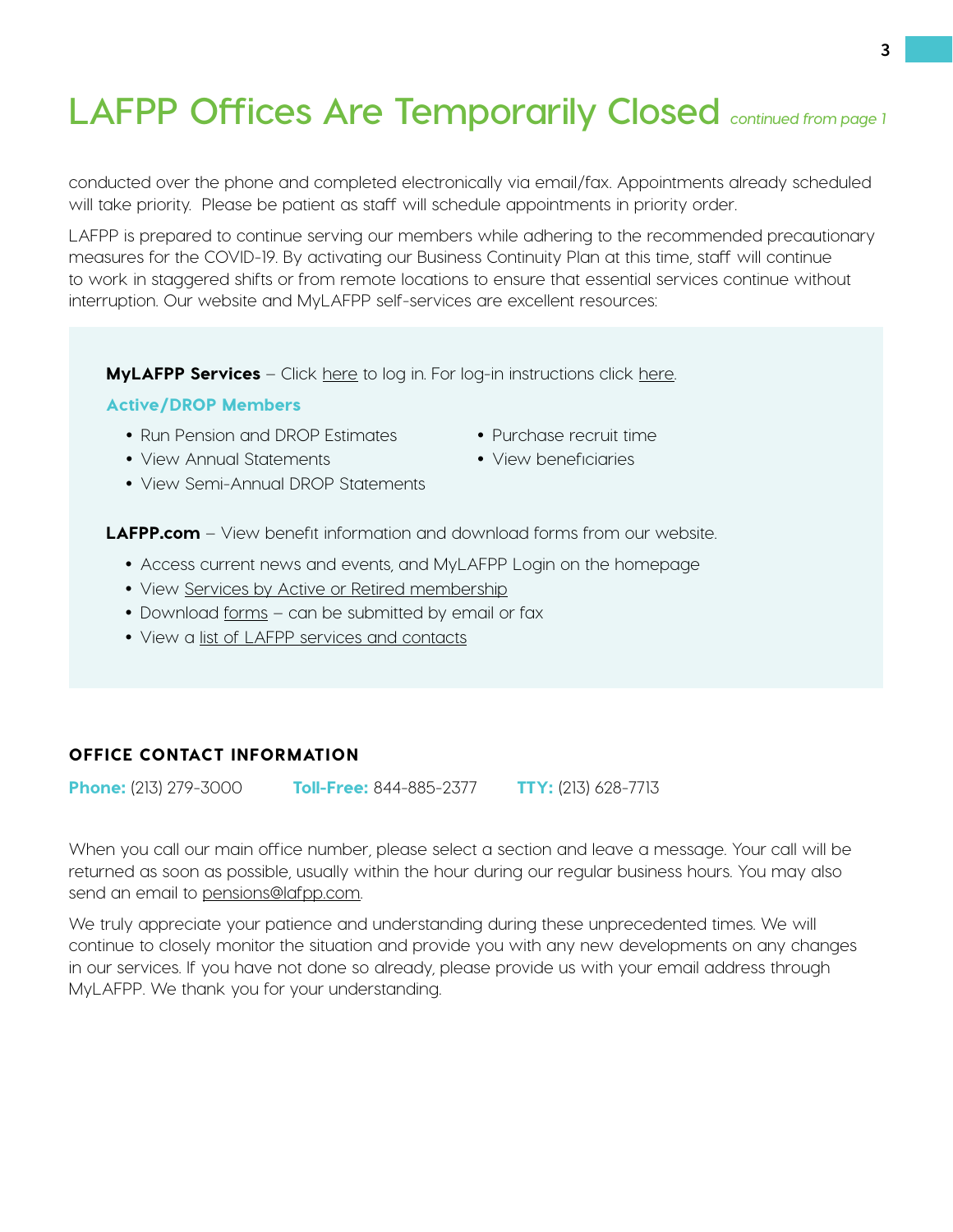### **2019 Annual Report is Available**

LAFPP is pleased to present our *2019 Annual Report*. The LAFPP Annual Report provides financial information such as the Department's budget summary, asset allocation data, investment performance, plan actuarial data and statistical information for the fiscal year ending June 30, 2019. The report also includes our milestones since the inception of the Plan along with a summary of pension benefits and other provisions that serve as a great reference tool for members of all Tiers.

The 2019 Annual Report is now available on our website [lafpp.com,](http://www.lafpp.com) under Forms & Publications, Financial Reports, or click here: [www.lafpp.com/annual-reports](https://www.lafpp.com/sites/main/files/file-attachments/2019annualreport-web.pdf).

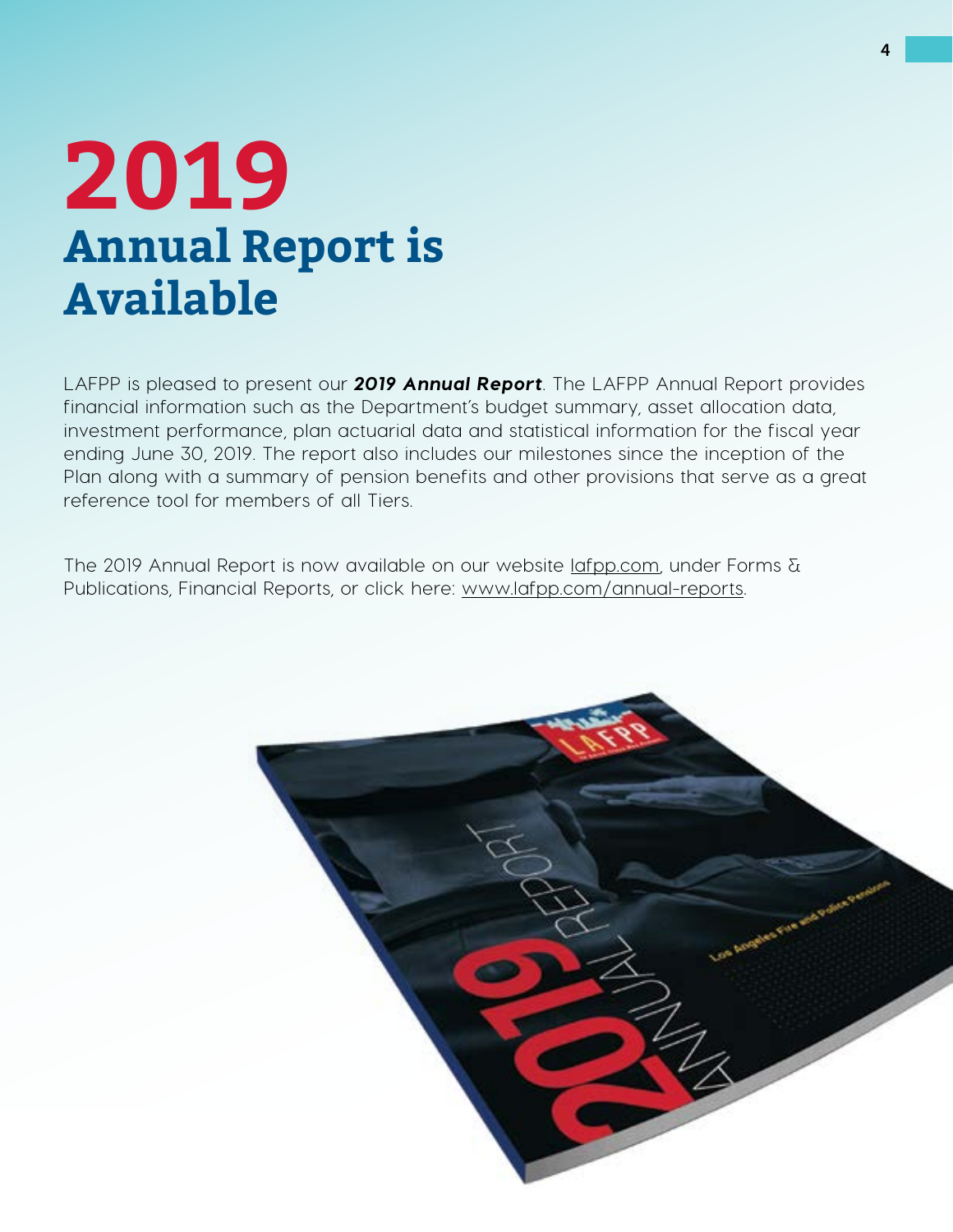



### **drop program**

| Total Entries FY thru 12/31/2019  | 64        |
|-----------------------------------|-----------|
| Fire                              | 8         |
| Police                            | 56        |
| <b>Harbor Port Police</b>         | ∩         |
| Airport                           | ∩         |
| Total Exits FY thru 12/31/2019    | 92        |
| Fire                              | 20        |
| Police                            | 72        |
| <b>Harbor Port Police</b>         | $\bigcap$ |
| Airport                           |           |
| <b>Total Current Participants</b> | 1,637     |

### **Membership**

| <b>Total Membership</b>                | 26,379 |
|----------------------------------------|--------|
| <b>Active Members (including DROP)</b> | 13,293 |
| Service Pensioners                     | 8,836  |
| <b>Disability Pensioners</b>           | 1,795  |
| Qualified Survivors                    | 2,455  |

*\*This information is unaudited.*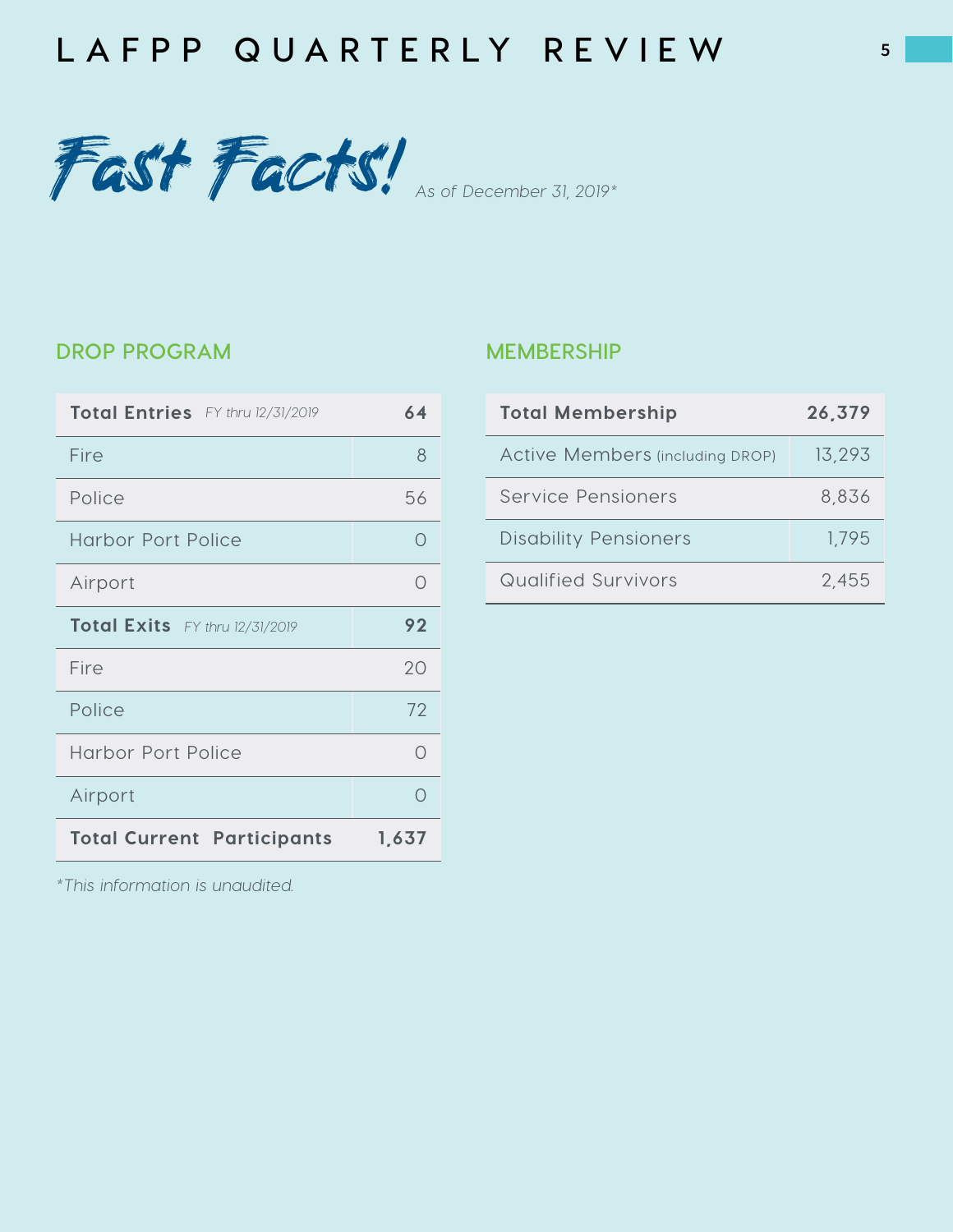## 2019

### **Annual Active Member Statements**



Your 2019 Annual Active Member Statement will be available end of Spring 2020. This statement<br>summarizes your individual pension-related information by providing employee information,<br>service credit, pension estimates (if summarizes your individual pension-related information by providing employee information, service credit, pension estimates (if eligible to retire), contributions and interest, spouse or domestic partner information, and beneficiary designation as of December 31, 2019.

You can access your statement in MyLAFPP by logging in and clicking on the "Correspondence" link found in the main menu.



For questions concerning your statement or copies of your Annual Statements for prior years, please contact the Active Member Services Section at (213) 279-3140.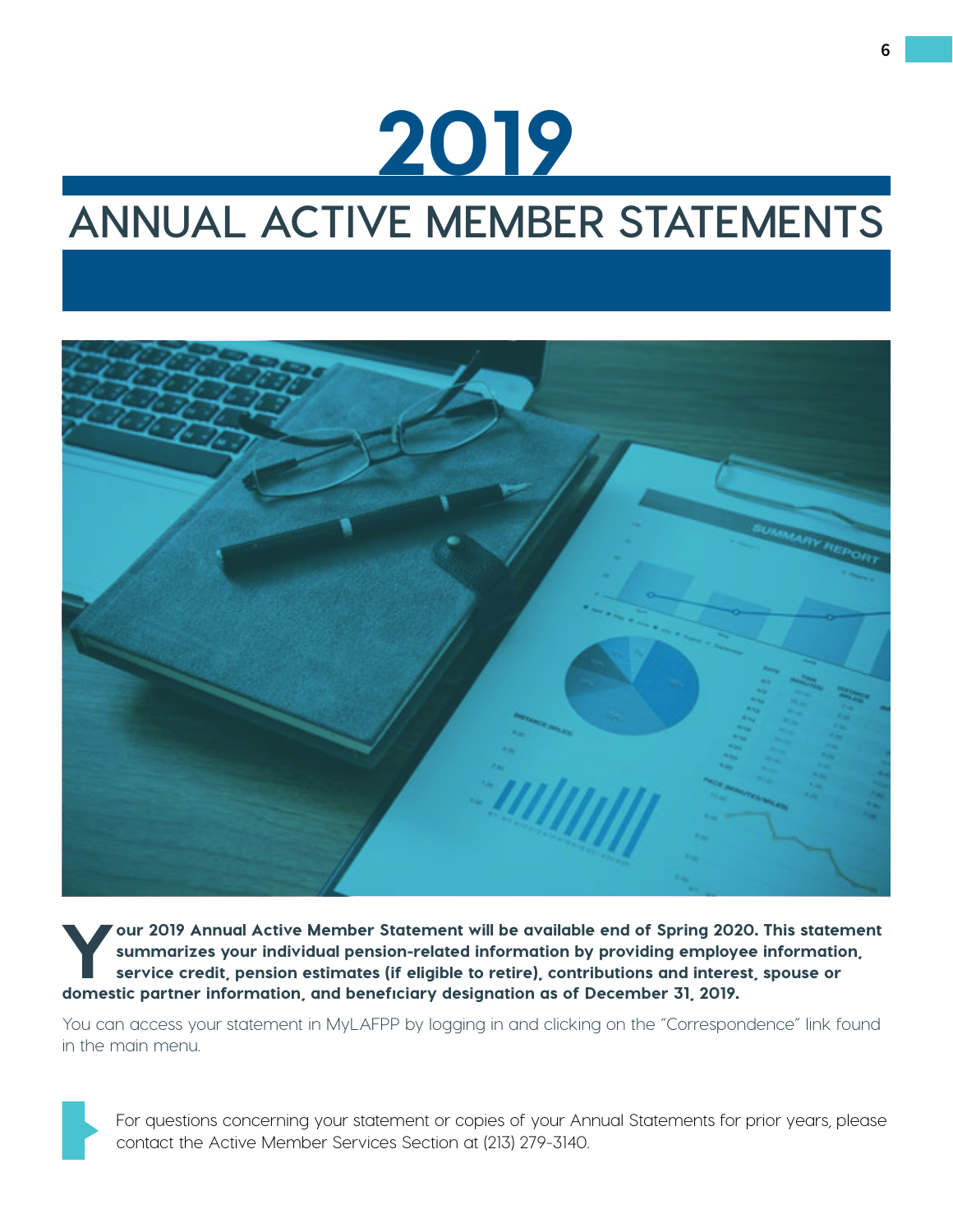### **Our Business Hours Have** Changed!

To improve customer service and to meet your service needs, we have changed our business hours and are open from 7:30 a.m. to 4:30 p.m., Monday through Friday, excluding City holidays.

As always, you can visit the LAFPP website at [lafpp.com](http://www.lafpp.com) for information and to access the member self-service web portal, or send questions by email to [pensions@lafpp.com](mailto:pensions%40lafpp.com?subject=) anytime.



### CHECK YOUR SPAM!

### ...for LAFPP Communications

Invitations to our Financial Planning Education Seminars for Early/Mid-Career, Late Career and DROP Exits, are sent by email. If you have not received an announcement for any of our seminars, it could mean that our email messages are getting flagged by your email spam filters and placed in your Spam or Junk email folders. Also, when registering for MyLAFPP you may experience the same issue. The "Identification Codes" to complete your MyLAFPP registration or to register your device may be accidentally routed to your Spam folder.

Please take the time to check your Spam or Junk email folders for LAFPP communications.

### **I M P O R T A N T REMINDERS**

### Upcoming Financial Planning MEMBER SURVEY

WHAT'S IMPORTANT to you as you plan for retirement?

#### Survey Coming Soon!

**To ensure we are keeping up with the needs of our members, we are looking for ways to refresh our Financial Planning Education Seminar program. A survey requesting your feedback will be posted on our website in the near future.**

**We look forward to hearing from you and will notify you as soon as it is posted. If you have questions or suggestions in the meantime, please contact the Communications & Education Section at (213) 279-3155.**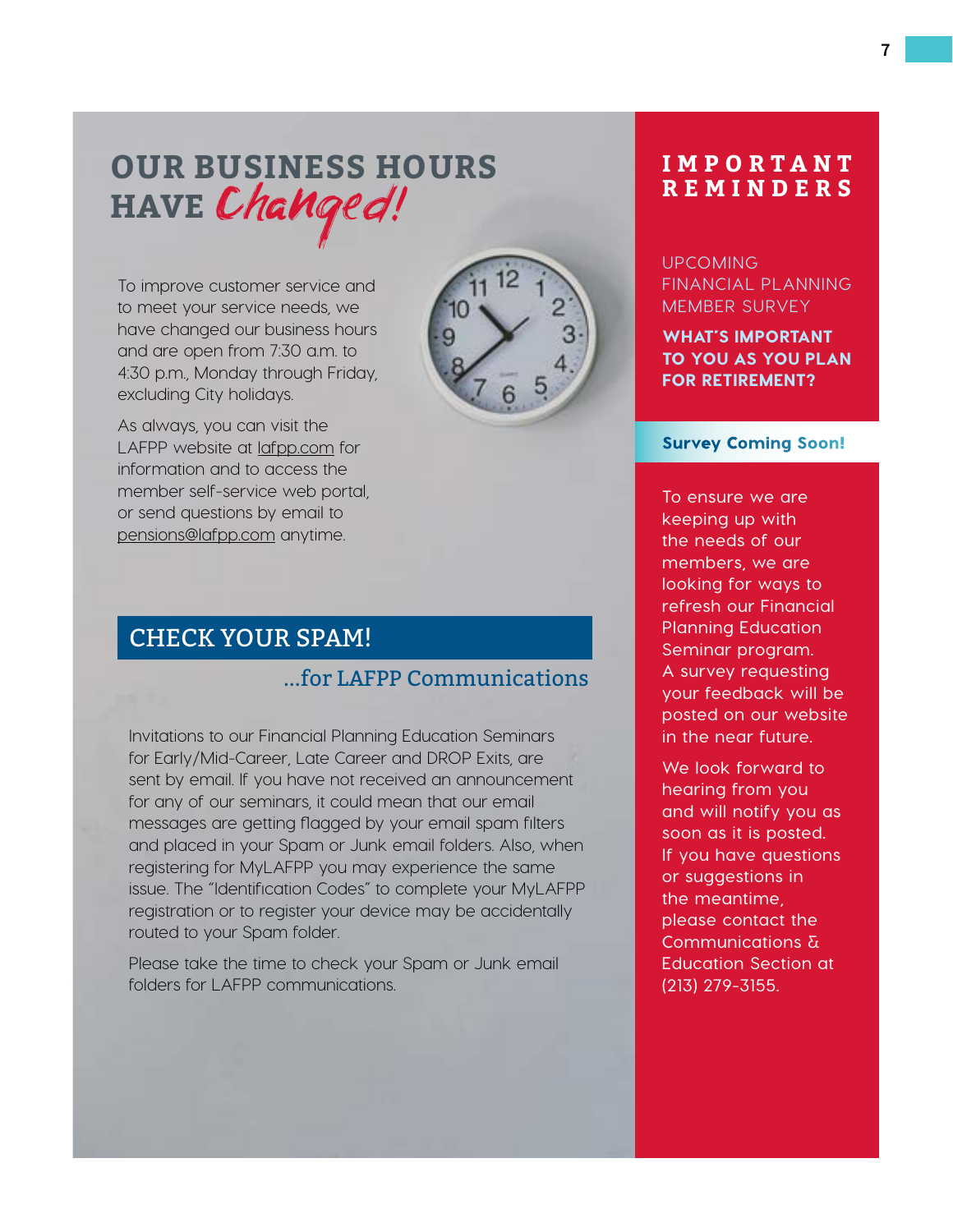### **THE IMPORTANCE OF A POWER OF ATTORNEY AND DESIGNATING AN OFFICIAL REPRESENTATIVE**



**I** iling a Power of Attorney (POA) authorizes someone to act on your behalf in the event you become incapable of doing so. Following your death, your survivors may need to handle affairs related to your estate and access to medical records. Using a will or living trust to designate someone to serve as your official representative, like a spouse or family member, can save your survivors time and effort during an already difficult period. This is especially important if you have a disability retirement application in process at the time of your death. This guidance applies even where the survivor is your spouse.

For a summary of the various types of Power of Attorney and how to file one with LAFPP, please take a look at [https://www.lafpp.com/post/file-statutory-power-attorney.](https://www.lafpp.com/post/file-statutory-power-attorney) Please familiarize yourself with the different types of POAs and their provisions or seek legal counsel for assistance in understanding their impact and importance.



For more information, please contact the Retirement Services Section at (213) 279-3125.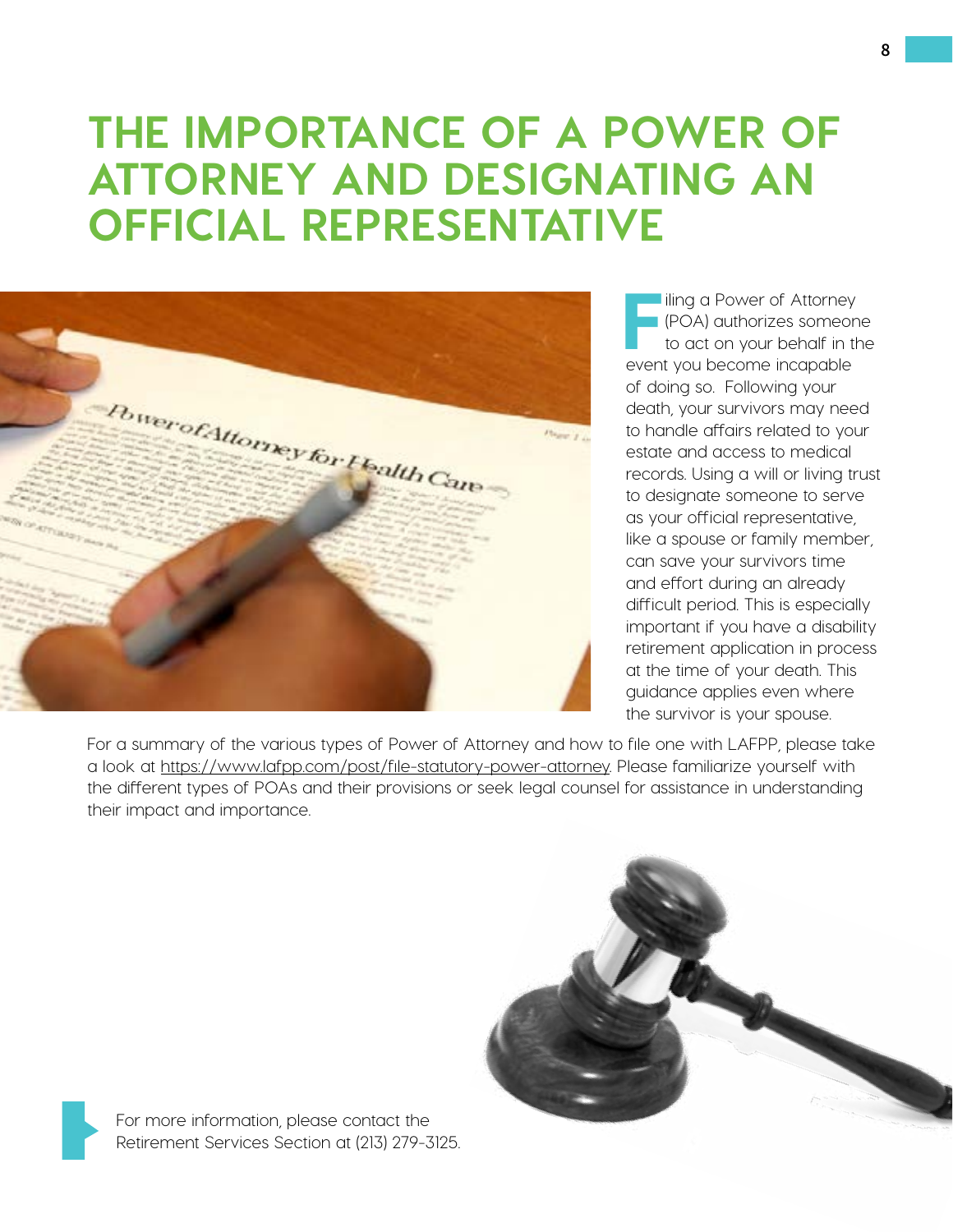

### **DISABILITY PENSIONS** AD HOC COMMITTEE on

A**t the September 5, 2019 meeting of the Board of Fire and Police Pension Commissioners, an Ad Hoc Committee was formed to review and discuss the current disability pension application process. The goal of the Committee is to improve the overall process, with a focus on decreasing the length of time it takes between a completed application being submitted for disability pension benefits and the final determination by the Board. Topics that have been addressed by the Committee include independent medical exam services, record reviews, record collection, and witness testimony at disability hearings. Committee members consist of Commissioners Zimmon, Pendleton, Navarro, and Weber.** 

For additional information on this Committee, visit [https://www.lafpp.com/board-fire-and-police](https://www.lafpp.com/board-fire-and-police-pension-commissioners/ad-hoc-committee-meeting-2019-12-19)[pension-commissioners/ad-hoc-committee-meeting-2019-12-19](https://www.lafpp.com/board-fire-and-police-pension-commissioners/ad-hoc-committee-meeting-2019-12-19)

### **Have you accessed your information in MyLAFPP?**

MyLAFPP offers convenient 24-hour access to your personalized pension information. Members can run their own pension estimates (retirement and DROP), recruit training and public service purchase estimates, view beneficiary information and much more. If you wish to access your benefits information and you have registered, log in by visiting [lafpp.com](http://www.lafpp.com) and click on MyLAFPP (or for a mobile device, click the yellow circle icon with the 3 lines).

If you have not registered, visit [lafpp-members.cpashosting.com/member/MemberLogin.jsp](https://lafpp-members.cpashosting.com/member/MemberLogin.jsp) and click Register to MyLAFPP, and then select Request PIN on the following screen. Your PIN will be mailed to your address on file in 5-7 business days.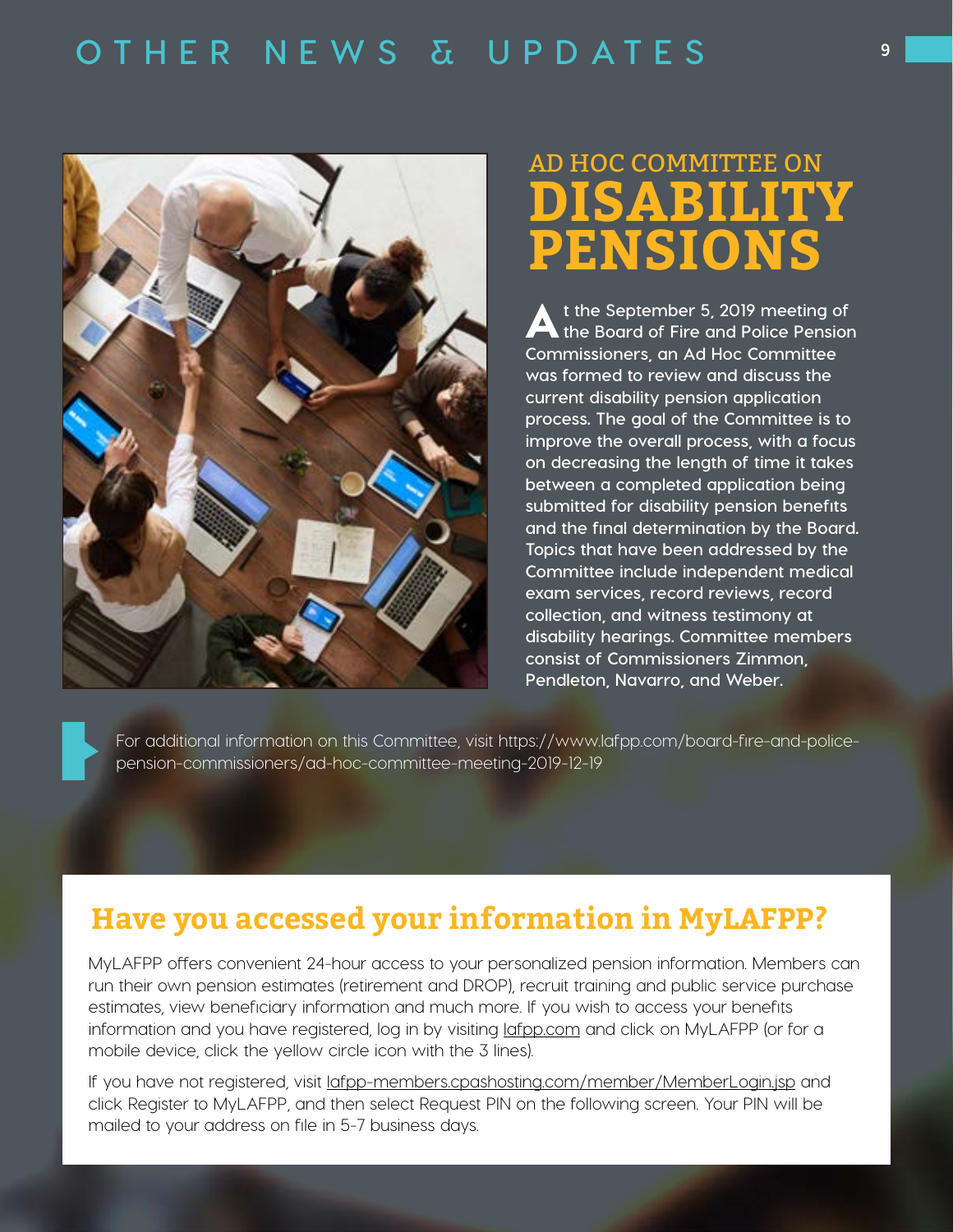### **Paul M. Weber Re-elected to the Board**



ongratulations to Paul Weber, who was re-elected<br>as the Police Department Employee Member of the<br>Board of Fire and Police Pension Commissioners<br>for the term beginning, July 1,2020 and anding, June 30 as the Police Department Employee Member of the Board of Fire and Police Pension Commissioners for the term beginning July 1, 2020 and ending June 30, 2025. The primary election, held on Tuesday, March 17, 2020, was conducted by the Office of the City Clerk – Election Division. The official certified results showed that Paul Weber received 74.26% of the total votes cast. This percentage exceeds the required majority (50% + 1) of all votes cast. According to the Los Angeles Administrative Code Section 23.102.9, Paul Weber is the winner of the election and a runoff election is not required. Commissioner Weber has served on the Board since October 2018. We thank him for his continued commitment to the Board and members of the System.

### **bo a rd dir e ctory**

**The Board consists of nine members: five members appointed by the Mayor and four members elected by active and retired Plan members. In governing the System, the Board is committed to acting in strict accordance with its fiduciary duties, including those of prudence, loyalty and care.** 

**Adam Nathanson, PRESIDENT** Appointed by the Mayor **Appointed by Southern Appointed** by the Mayor **Appointed** by the Mayor

#### COMMISSIONER APPOINTED/ELECTED TERM EXPIRATION

**Brian Pendleton, vice president and Appointed by the Mayor Mayor Mayor 30, 2023 Corinne T. Babcock Appointed by the Mayor** June 30, 2024 **Kenneth E. Buzzell** Elected by Retired Fire Members June 30, 2020 **Ruben Navarro Elected by Active Fire Members June 30, 2022 Pedram Salimpour, MD** Appointed by the Mayor June 30, 2022 **Belinda M. Vega** Appointed by the Mayor June 30, 2021 **Paul M. Weber Elected by Active Police Members** June 30, 2025 **Garrett W. Zimmon** Elected by Retired Police Members June 30, 2024

**For additional Board information, please visit [lafpp.com/board](http://www.lafpp.com/board).**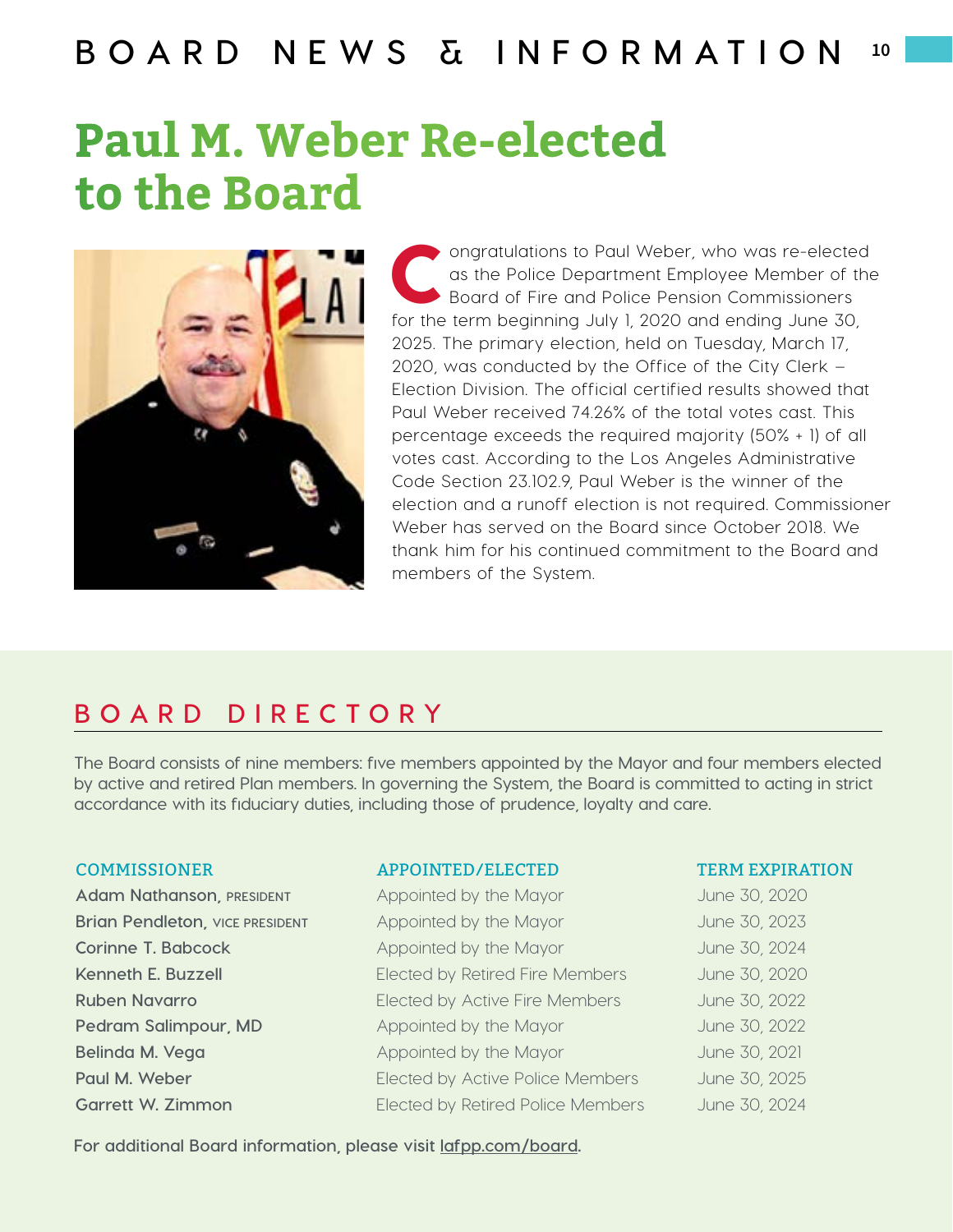

### **2020 c ale nd a r**

### **Holiday Schedule**

May 25, 2020 Memorial Day September 7, 2020 Labor Day October 12, 2020 Indigenous Peoples Day November 11, 2020 Veterans Day November 26 & 27, 2020 Thanksgiving Day December 25, 2020 Christmas Day

July 3, 2020 Independence Day (observed)

**Our offices will be closed on these holidays, but you can still find information on our website.**

### **Board Meetings**

April 16, 2020 May 7, 2020 May 21, 2020

June 4, 2020 June 18, 2020

**Please check the Board of Commissioners section of [lafpp.com](http://www.lafpp.com) for meeting information.**